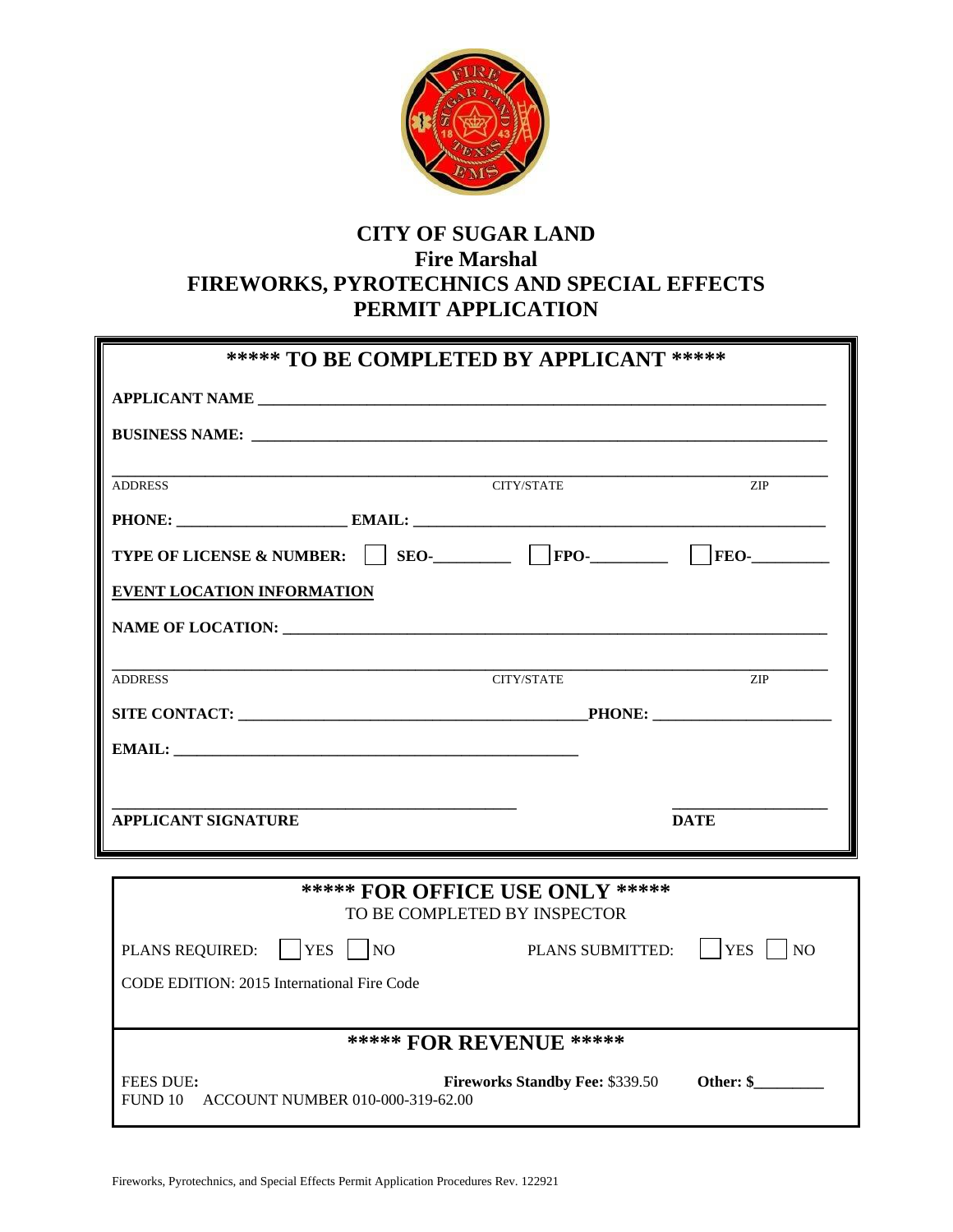

## **CITY OF SUGAR LAND Fire Marshal FIRE PREVENTION PERMIT APPLICATION PROCEDURES**

Original application should be submitted along with any required documentation to Fire Marshal's Office located at 10405 Corporate Drive, Sugar Land, TX 77478 – phone number (281)275-2873. Electronic packet submittal shall be emailed to fire@sugarlandtx.gov

A copy of the application and payment for applicable fees should be submitted to the Revenue Department located at Sugar Land City Hall, 2700 Town Center Blvd., Sugar Land, Texas 77479. Phone number (281) 275-2700. Once the permit fee is paid, Revenue will forward a copy of the documentation and payment receipt to the Fire Marshal's Office.

## **Packet Submittal Items Required…**

**Tent, Air Curtain Trench Burning, and Fireworks Display permit applications** must be accompanied by a site plan. Site plans for tents shall show distances to other tents, buildings and roadways. Additionally, a certificate of flame retardant treatment must be submitted with tent permit applications. *For specific requirements for tents see Fire Prevention Tent Permit Application Procedures. Site plans for trench burners must show distances to buildings, property lines and roadways.*

## **FIRE PREVENTION TENT/MEMBRANE PERMIT INSTRUCTIONS & PROCEDURES**

## **City of Sugar Land Ordinance**

Tents and membrane structures having an area excess of 400 square feet shall not be erected, operated or maintained for any purpose without first obtaining a permit and approval from the fire code official.

Exceptions:

Tents used for recreational camping purposes and tents open on all sides which are less than 700 square feet with a 12 foot fire break from other tents and structures

## **Review "Tent/Membrane Permit Application Procedures" prior to submitting permit**

Complete Permit Application with Permits Department (2700 Town Center Blvd.)

- **a.** Include the following with the Permit Application **(See "Documents Required" for details)**
	- i. Floor Plan
	- ii. Certificate of Flame Retardant
	- iii. Affidavit/Affirmation

#### **DOCUMENTS REQUIRED: Floor Plan**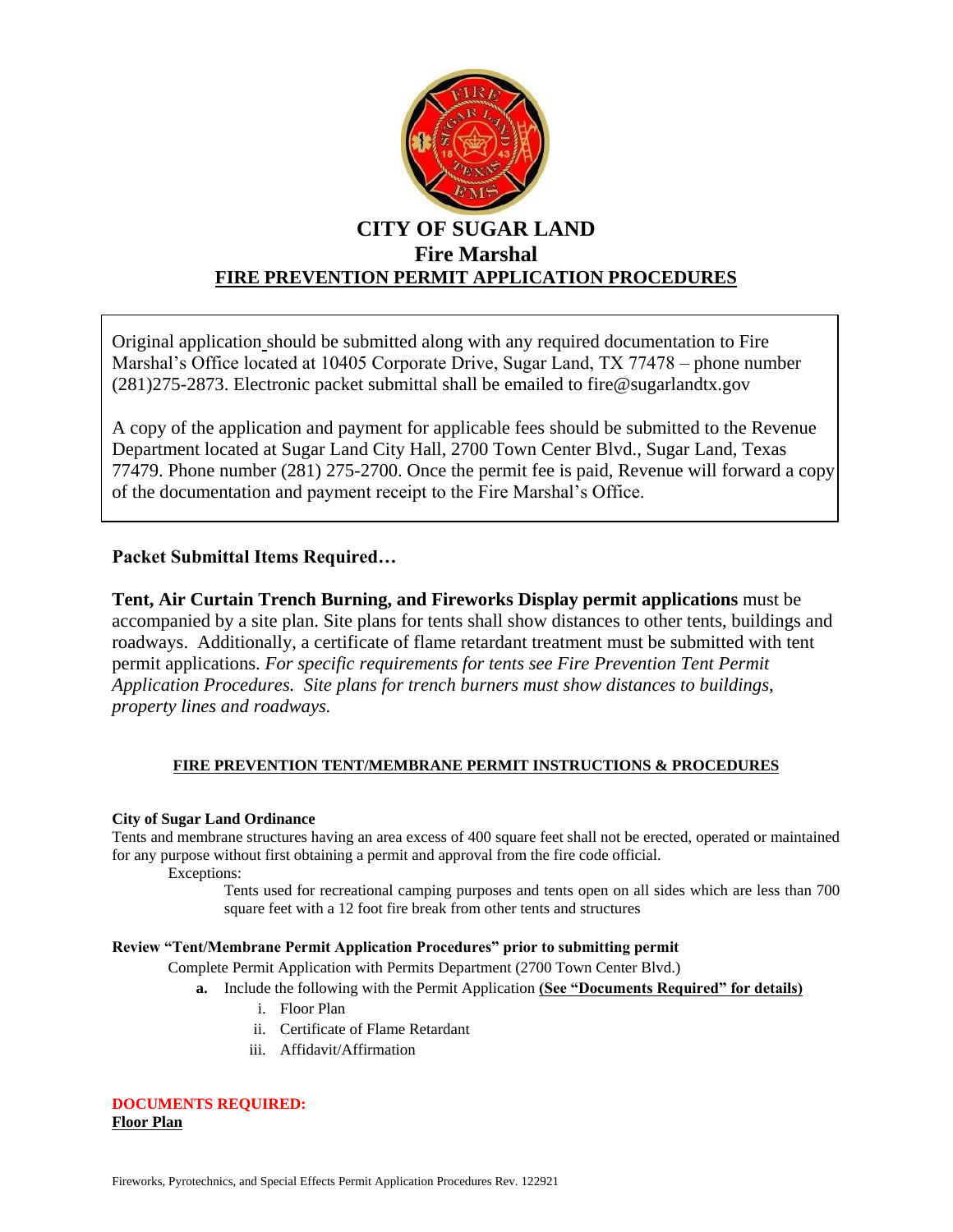A detailed site and floor plan for tents or membrane structures with an occupant load of 50 or more shall be provided with each application for approval. The plan shall indicate details of means of egress, seating capacity, arrangements of seating and location and type of heating and electrical equipment.

#### **Certificate of Flame Retardant**

The owner or agent shall provide a certificate certifying that the tents or membrane structure and their appurtenances; sidewalls, drops and tarpaulins; floor coverings, bunting and combustible decorative material meets the flame propagation performance criteria of NFPA 701 or shall be treated with a flame retardant in an approved manner that meets NFPA 701. A label shall be affixed to the tent permanently bearing the identification of size and fabric and material type.

#### **Affidavit/Affirmation**

An affidavit or affirmation shall be submitted to the fire code official and a copy retained on the premises where the tent or air supported structure is located. The affidavit shall attest to the following information:

- 1. Name and address of the owner of the tent or air supported structure.
- 2. Date the fabric was last treated with flame-retardant solution.
- 3. Trade name of kind of chemical used in treatment
- 4. Name of person or firm treating the material
- 5. Name of testing agency and test standard by which the fabric was tested.

## **ANCHORAGE REQUIRED:**

Tents or membrane structures and their appurtenances shall be adequately roped, braced and anchored to withstand the elements of weather and prevent collapsing.

## **ACCESS, LOCATION AND PARKING:**

Fire access roads shall be provided as indicated by the fire code official. Tents or membrane structures shall not be located within 20 feet of lot lines, buildings, other tents and membrane structures, parked vehicles or internal combustion engines. Support ropes and guy wires shall be considered part of the structure. A membrane structure having an area of 15,000 square feet or more shall not be located within 50 feet from any other tent or structure. An unobstructed fire passageway or fire road 12 feet wide and free from any obstructions shall be maintained on all sides of all tents and membrane structures unless approved by the fire code official. Tents or membrane structures are allowed to be joined together by means of corridors, but these corridors shall be open to the sky. On each side of the corridor and opposite of each other, there shall be provided openings not less than 12 feet wide.

#### **MEANS OF EGRESS:**

Exits shall be spaced at approximately equal intervals around the perimeter of the tent or membrane structure, and shall be located such that all points are 100 feet or less from an exit. Exit openings from tents shall remain open unless covered by a flame-resistant curtain. Curtains shall be free sliding on a metal support, 80 inches in height above floor level and shall be of a color that contrasts with the color of the tent. Exits shall be clearly marked with exit signs at each required exit doorways with occupant loads of 50 or more. Exit signs shall be either the internal illuminating type or by an external power supply. The means of egress shall also be illuminated by lighting with no less than 1 foot-candle at floor level.

#### **PRECAUTIONSAGAINST FIRE:**

Smoking shall not be permitted in tents and membrane structures. Approved "No Smoking" signs shall be conspicuously posted. Hay, straw or similar combustible materials shall not be located within any tent or temporary membrane structure containing assembly occupancy. Open flame or other devices emitting flame, fire or heat or any flammable or combustible liquids, gas, charcoal or other cooking devices shall not be located within 20 feet of a tent or temporary membrane structure unless approved by the fire code official. A 30-foot perimeter of the tent or temporary structure shall be kept free of combustible vegetation or waste materials.

#### **FIRE PROTECTION:**

Portable ABC type fire extinguishers shall be located in conspicuous locations where they will be readily accessible and immediately available for use. The tops of the fire extinguisher shall be no more than 5 feet or no less than 3.5 feet above the floor. One ABC type fire extinguisher will be provided in every tent of 500 sq. ft. but less than 1000 sq. ft. One additional ABC fire extinguisher will be provided for each additional 2000 sq. ft.

#### **INSPECTIONS:**

The entire tent, air-supported, air inflated or tensioned membrane structure system erected over 30 days shall be inspected at regular intervals by permitted, owner or agent to determine that the installation is maintained. When required by the fire code official, an inspection report shall be provided and shall consist of maintenance, anchors and fabric inspections.